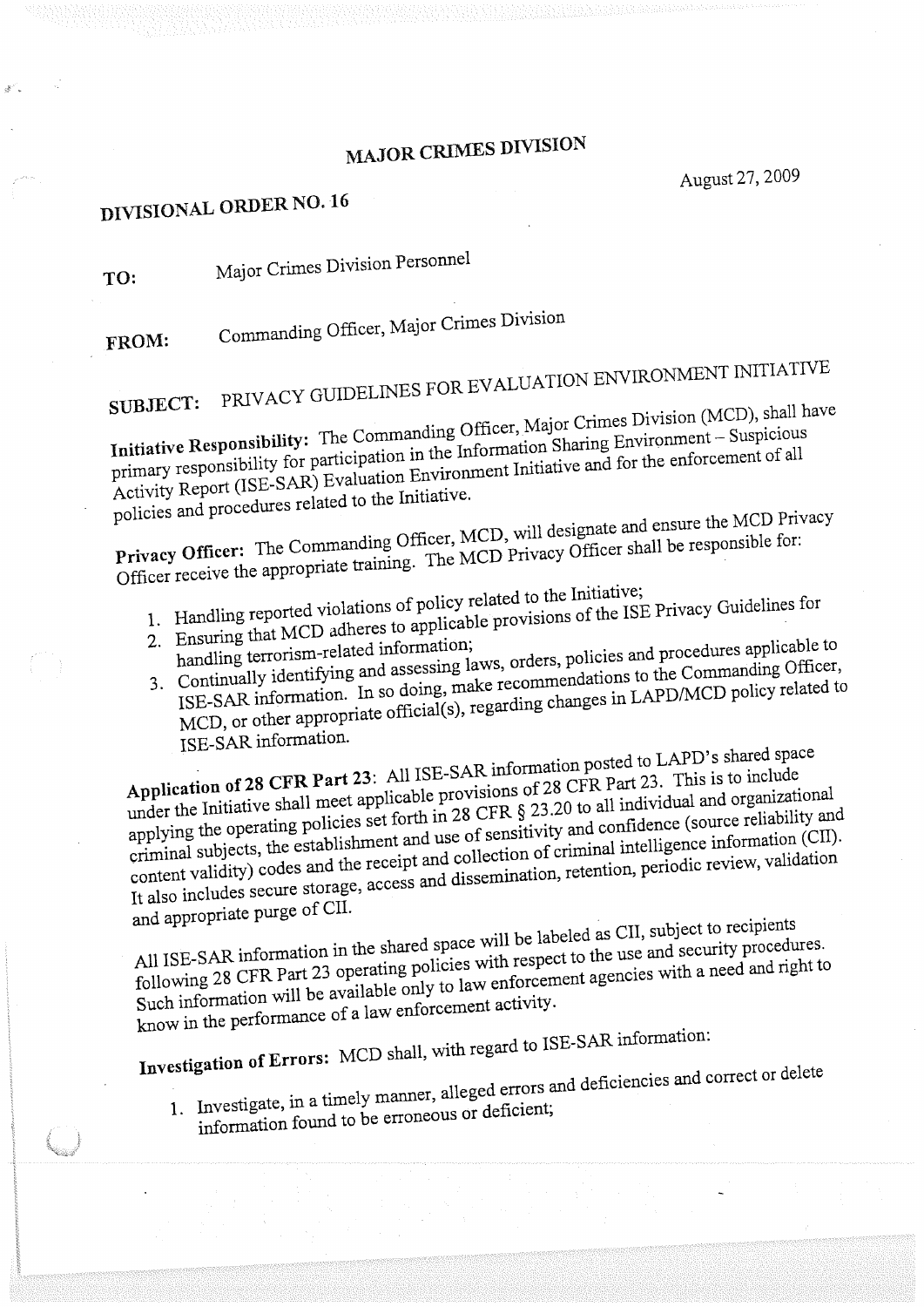- 2. i Reevaluate t nformation i the labeling of such information in the shared space when new or updated is received that has an impact on confidence in the information;
- 3. fr( Make every reasonable effort to ensure that such information will be corrected or deleted<br>from the shared space upon concluding that the information is: om the shared
	- $\bullet$ Erroneous, misleading, obsolete, or otherwise unreliable;
	- <sup>T</sup>he information was gathered illegally or without authority.

i When the rights of the subject of inaccurate, incomplete, incorrectly merged, or out of date<br>information may be affected by the use of multiple incorrectly merged, or out of date nformation may be a information will receive  $\epsilon$ affected by the use of such information, all recipient agencies of the electronic notification of the need to destroy the information.

c Analysis: ISE-SAR information received by MCD or accessed from other sources shall be<br>collated and analyzed only by qualified as ollated and analyzed only by qualified personnel who have successfully completed <sup>a</sup> background check and any required security clearance.

s M hall erger: ISE-SAR information about an individual or organization from two or more sources<br>all be merged only if there is sufficient identifying in the set of the more sources be merged only if there is sufficient identifying information to reasonably conclude the<br>nation is about the same individual information is about the same individual or organization. If there is a partial match the <sup>i</sup>nformation may Information may be associated if accompanied by a clear statement that the match has not been<br>fully established.

Information Access and Redress: ISE-SAR information shall not be available to the public, as<br>provided by applicable LAPD policy, por shall the said provided by applicable LAPD r information appricable LAPD policy, nor shall the existence or nonexistence of specific be confirmed to persons or agencies that are not eligible to receive the information.

If an individual, using existing LAPD information request/complaint mechanisms, has a<br>complaint or objection to the assume complaint or objection to the accuracy or completeness of ISE-SAR information about him or<br>her that is alleged to be hald by LAPD and CID ACD DISCOP her that is alleged to be held by LAPD or MCD, MCD will acknowledge the complaint and state<br>that it will conduct an appropriate review. It is not to be a complaint and state that it will conduct an appropriate review. If there is any personal information about that<br>individual in an ISE SAR, the information will be interested. individual in an ISE-SAR, the information will be (1) reviewed and verified, or (2) corrected or deleted from the ISE-SAR shared space if the information is determined to be erroneous, include incorrectly merged information or is superfield to the error of the information of  $\mathcal{L}$ incorrectly merged information or is out of date. A record will be kept of all complaints and<br>requests for corrections and the resulting set in the second will be kept of all complaints and <sup>r</sup>equests for corrections and the resulting action, if any.

I S nitiative a ecurity: an The C the Commanding Officer, MCD, will designate a security officer for the ISE-SAR<br>d ensure they are adequately troined. MCD, ..., is protected from external intrusion, using secure internal and external safeguards against<br>network intrusions of ISE SAP and other with the secure internal safeguards against ensure they are adequately trained. MCD will operate in a secure environment that network intrusions of ISE-SAR and other sensitive information. Only ISE-SAR information<br>reaching the 'reasonable suspicion' threshold will be not iterated the SAR information reaching the 'reasonable suspicion' threshold will be submitted to the shared space. Outside<br>access to the ISE-SAR shared masses. The manufactured to the shared space. Outside access to the ISE-SAR shared space will be allowed only over secure networks. ISE-SAR information in the shared space will be secured such that it cannot be added to, modified,<br>accessed, destroyed, or pureed sucesting the secured in 11,500 accessed, destroyed, or purged except by authorized MCD personnel. Access to ISE-SAR information within positions and job LAPD will be granted only to properly screened and trained personnel whose duties require such access. The Commanding Officer, MCD, shall ensure that